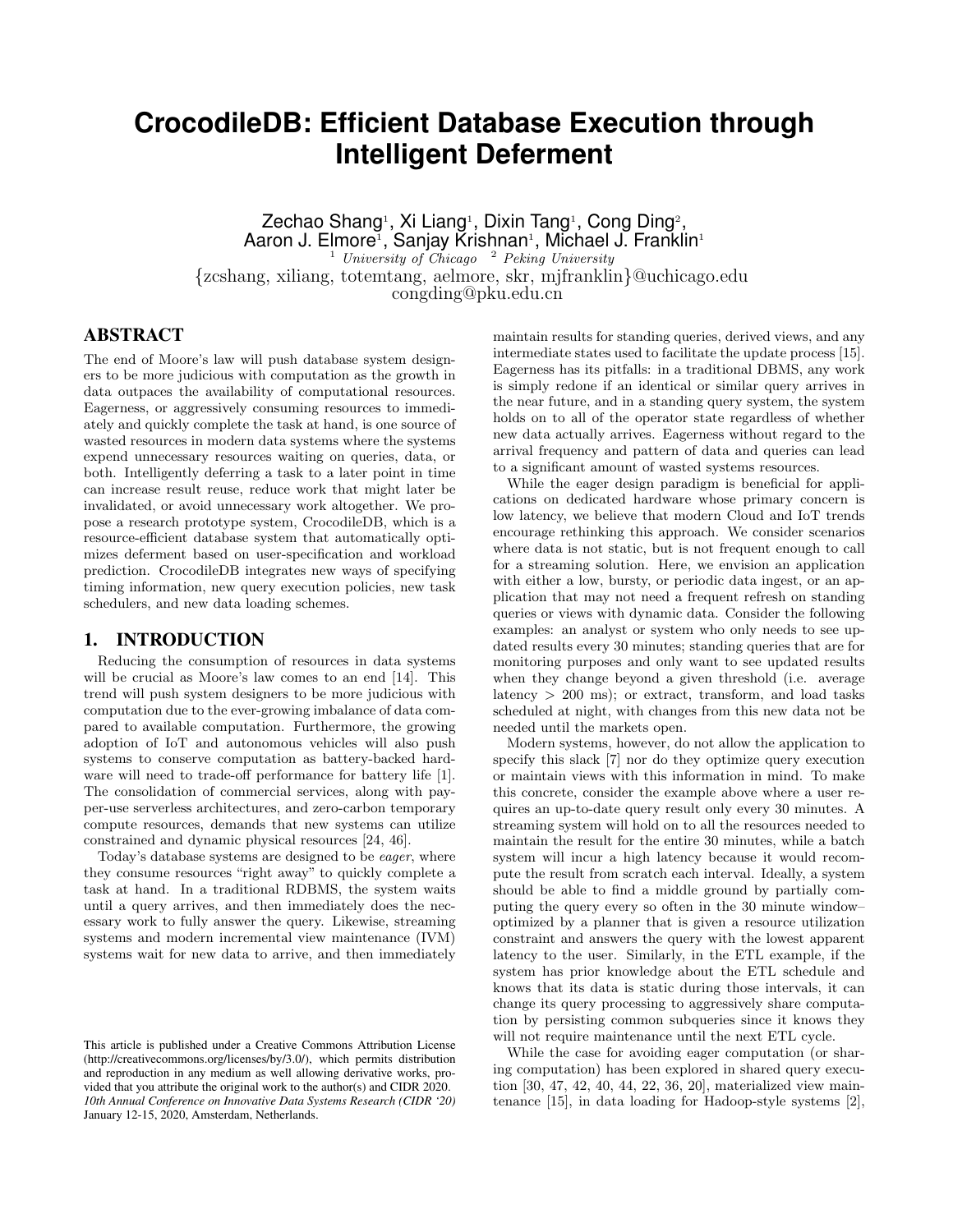and for databases that support web-services [19, 20, 13], "laziness" in data processing has not seen widespread adoption. One main reason is that the aforementioned concerns have slowly emerged in the last decade. Second, it is hard for applications to specify timing in SQL and current triggers [7]. Third, asynchronous, or lazy, systems can be harder to develop and debug. It is important to note that our notion of "laziness" is on of temporal deferment and this is different from the concept of lazy evaluation in data flow systems, where a chain of operations is not started until a certain operation is triggered to fold in operations and avoid data movement. The goal of our work is less about single query optimization but more about reducing global resource utilization by manipulating when queries and subqueries are executed and how their execution artifacts can be shared.

Therefore, it is our position that it is critical for a new class of systems that consider timing information of both how data arrives and how data is used in order to (a) intelligently persist the results of work to save on future computation and (b) intelligently defer query execution, view maintenance, and data loading when possible to save on computation and memory usage. Such systems should be able to collect or predict future data arrival patterns and allow for users to specify timing preferences or update policies for standing queries/views. The data arrival patterns should be exploited for determining how queries and views updates are scheduled and should be able to assess the cost of such updates. This opens up several interesting optimization questions, such as given a query and some model of future data, when is it the ideal time to begin processing the query, which is largely influenced by how incremental can the query incorporate new data. Additionally, such models can determine what results, both as sub-query results and intermediate state, should be persisted to improve future queries or updates. For long-standing queries, it may be beneficial to actively update the results intermittently and avoid wasting resources. For standing queries and views, it also is important to asses how new data will impact existing result. Understanding this without parsing all of the new tuples requires new client/server interfaces and the use of machine learning models.

To address these issues we propose *CrocodileDB*<sup>1</sup> , a resource efficient database system that integrates timing information, policies, schedulers, data loading, view selection, and query execution. This system calls for several new system policies, planner components, execution strategies, client interfaces, and data storage strategies. Section 2 outlines the high-level architecture of CrocodileDB and introduces major components. Section 3 discusses related work relevant to our system. Section 4 details key components, previews initial results, and discusses relevant related work for specific components.

#### 2. SYSTEM OVERVIEW

Figure 1 outlines the key components of CrocodileDB that we describe in this section. Several of these components are further detailed in Section 4. We are currently building our prototype using a modified version of SparkSQL, but none of these components are predicated on Spark specific concepts. The figure's top tier highlights policy and planning



Figure 1: CrocodileDB overview.

components, the middle tier shows view and query execution components, and the bottom tier shows the physical data organization. For exposition, assume there is a database with new records coming in at fixed intervals, with occasional deletes and updates to existing records, and several teams of data scientists register long-standing queries that have results updated (or refreshed) every 30 minutes and many materialized views are created that are updated every 30 minutes or when the view result has an aggregated record whose answer changes by more than 10%. Data is organized into (a) raw data that has been received by clients, but has not been processed and remains in "wire format"; (b) delta logs, which are the parsed data from the client that specifies either the new records or updates/deletes to existing records; (c) base tables that have records previously integrated from prior delta logs (stored in Parquet for our prototype); and (d) materialized views and pre-generated results (stored in Parquet). The execution layer contains five modules, in addition to standard query execution components.

IAE: *Incremental Aware Execution (IAE)* analyzes queries to understand how amenable they are for incremental computation and uses cost models of "incrementability" to control scheduling of queries and control flow of complex longstanding queries. In our motivating example, IAE would determine when a query refresh should begin based on how incremental the work is. For example, queries that are amenable to incremental computation can begin early, otherwise, it might be beneficial to defer. IAE relies on the *Query Registration* and *SLO policies* to determine when to schedule the query. In addition, a *Delta Prediction* component informs IAE where data changes are likely to occur. IAE can reduce CPU cycles and memory consumption, by avoiding potentially unnecessary work.

IQP: *Intermittent Query Processing (IQP)* allows for longstanding queries to be refreshed intermittently, with minimizing resource utilization (e.g. memory) in-between execution intervals. In our example, after each refresh, the user is given new tuples or changes from prior results, and until the next execution IQP selectively persists state (i.e. hash tables or materialized operators) from query execution to enable low-latency refreshes. IQP relies on the delta prediction component for understanding how the base data will change, the *resource allocation* component to provide resources to maintain the query while inactive to determine the ideal states to keep given the allocated resources and delta prediction. IQP can reduce memory required for maintaining standing queries and can reduce CPU cycles for integrating new data, by selectively maintaining state from query execution.

<sup>&</sup>lt;sup>1</sup>Crocodiles frequently lay still to conserve energy and move quickly at the last possible moment.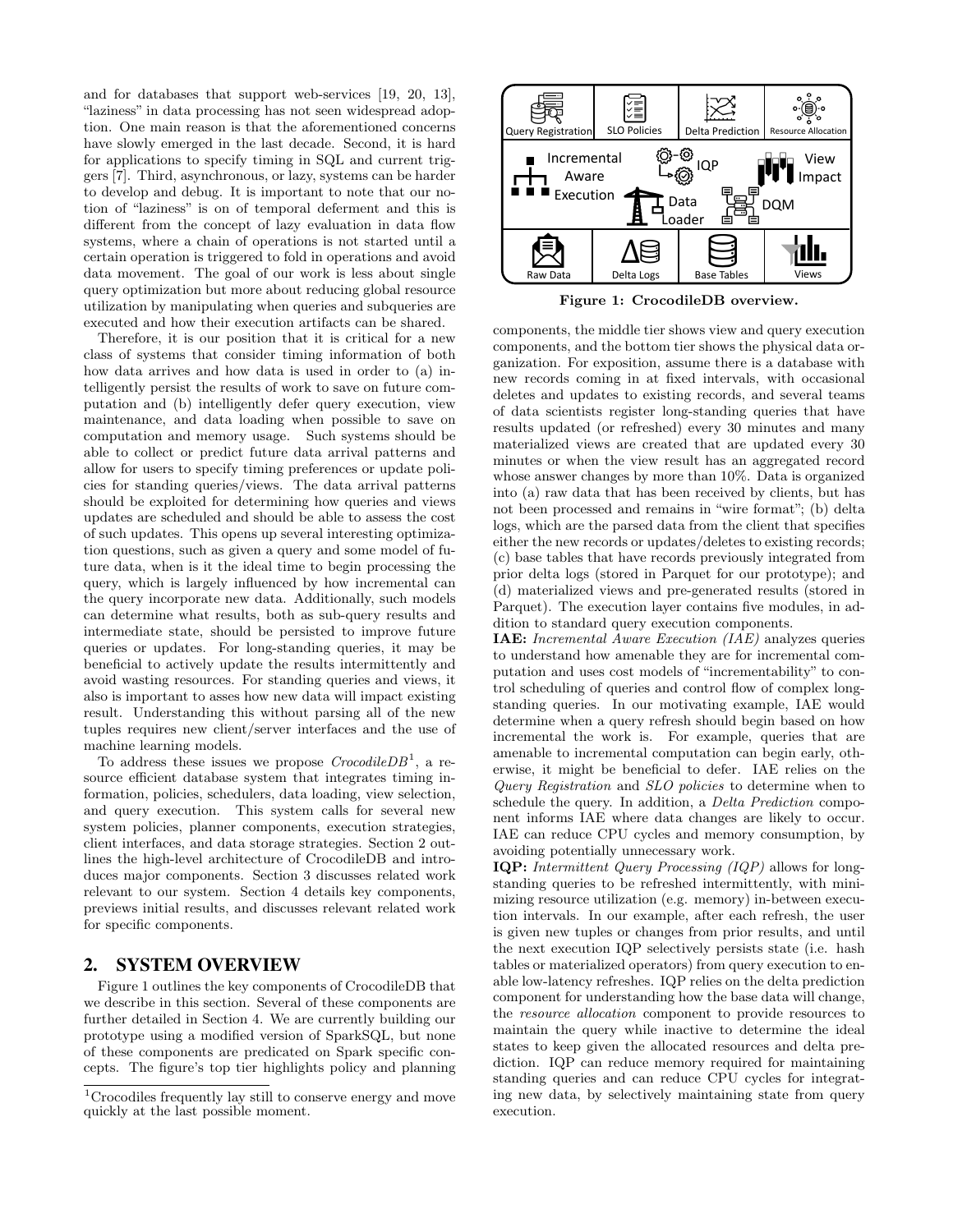View Impact: As CrocodileDB allows for view maintenance to be deferred until a result changes by a threshold according to registered queries and SLO policies, the *view impact* monitors new raw data and delta logs to determine which existing views could be invalidated. This relies on a formal reasoning framework to see how a set of tuples with bounded values will change results: producing a certificate of optimality or unboundedness. This calculation is performed without fully integrating the new or updated records into the base tables and subsequently, the materialized views. View Impact can reduce CPU cycles and memory consumption, by avoiding updating standing queries or views if the change is within the user's accepted bounds.

DQM: Given that resources, such as memory and computation, are being freed from lazy execution a natural question to explore is how can the free memory be used to accelerate query processing through opportunistic view creation as a side-effect of query execution. *Deep Q-Materialization (DQM)* explores how to take extra memory given by the resource allocation and knowledge of where data is likely to change from the delta predictor, to determine which views would benefit query latency overall for the system's workload. DQM can reduce CPU cycles, by using excess memory to cache frequent sub-results.

Data Loader: To aid components that need to understand data before it is fully loaded, such as IAE and View Impact, CrocodileDB relies on a *Data Loader* component to quickly parse, analyze, potentially defer the loading of new data before it goes through an expensive data loading process [18, 5]. To improve the ability to understand new data and partially load new data [2], the data loader extends the client interface to specify how data should be organized [41] and pushes limited query predicates to the client (i.e. indicate the max value from a block of records). The Data Loader can reduce CPU cycles and memory usage, by avoiding potentially expensive parsing and validation through partial deferred loading.

Language Extensions: To exploit timing information for lazy execution, CrocodileDB will need to extend SQL to allow users to specify when and how results should be updated [7]. This could be given as the following for materialized views:

```
CREATE MATERIALIZED VIEW view1 AS
SELECT ...
REFRESH WHEN [interval] or [condition]
```
or for intermittent queries as:

INTERMITTENT [how] SELECT ... INTERVAL [when] TERMINATE ON [condition]

#### 3. RELATED WORK

Data analytics systems can be characterized by two architectural extremes. On one side, they are optimized for ingesting data as efficiently as possible and executing analytics in a batch-oriented way [2, 17] (i.e., optimized for write-throughput). On the other extreme, they can maintain complex intermediate states to be able to answer standing queries or queries on materialized views as efficiently as possible in a streaming setting [29, 21, 28, 11, 38] (i.e., optimized for read-latency). The primary knob for systems designers to span the middle ground between these extremes is varying the amount of materialization [8, 15, 20].

This simplified trade-off space assumes that the user desires results that are exact (fresh) as of the point at which they issued the query. If no assumptions are made about when queries can be issued, the system has to ensure that all derived states are consistent and ready to be read at all times [15]. In many applications, this notion of freshness is unnecessary–a user might only care if their answer is consistent with respect to a snapshot that is no more than 30 minutes old. If the execution engine knew this information upfront it could significantly optimize the maintenance of a desired standing query or a materialized view. The "slack" time specified by the user could increase result reuse [20], reduce work that might later be invalidated (e.g., maintaining non-monotonic queries) [15], or avoid unnecessary work altogether (e.g., a later task deletes all the records) [13].

Such optimizations are only possible if we decouple timing from query processing and data ingest and allow the user to specify softer timing constraints. Timing in data systems, namely, when analytics or update tasks are launched, is taken as given—governed by the arrival of queries (e.g., traditional relational databases), data (e.g., continuous query systems [6]), or both (e.g., PSoup [12]). To the best of our knowledge, this is an architectural insight not considered thoroughly in prior work. While laziness has been considered before, lazy view maintenance [50] is a form of deferred materialized view maintenance [16] that defers updates until the data is queried. Similarly, related insights are found in the query scheduling literature [9] and in the systems scheduling community [48]. We build CrocodileDB with timeliness as a first-class citizen. We study how known timing semantics can be exploited at operator-level, view level, and workload-level to reduce wasted work.

Deferred execution enables opportunities of other query optimization approaches, including but not limited to shared query execution. Concurrently executed queries could share a part of their executions, for example, table scans and joins. Although sharing execution may compromise some queries' performance, it reduces overall execution time (or memory consumption). Existing literature of shared execution examines the query to be executed by two queries, and find identical or overlapping workloads to be shared. CrocodileDB is different from shared query execution in that it systematically combines the knowledge about new data, query semantics, and users' expectation together to reduce overall query processing cost. A seminal work of shared query execution is QPipe [22]. It defines several query evaluation stages, where each stage corresponds to a type of operator (e.g. Join and Aggregate) and is assigned a dedicated pool of threads. A new query is decomposed into the predefined stages and routed among stages based on its query plan. Each stage exploits the opportunities of sharing work of concurrently running operators such as reusing a hash table for a hash join operator. SharedDB and BatchDB [36, 20] delay query execution, batch several queries, and build a single query execution plan to maximally share the work of batched queries. Several other works consider specific operators or applications such as sharing scan [42, 40, 44] and joins [35] in main-memory databases, and sharing the query execution for star schema in data warehouses [10]. This idea of shared query execution is also widely used in continuous query processing [30, 47] and adaptive query processing [34].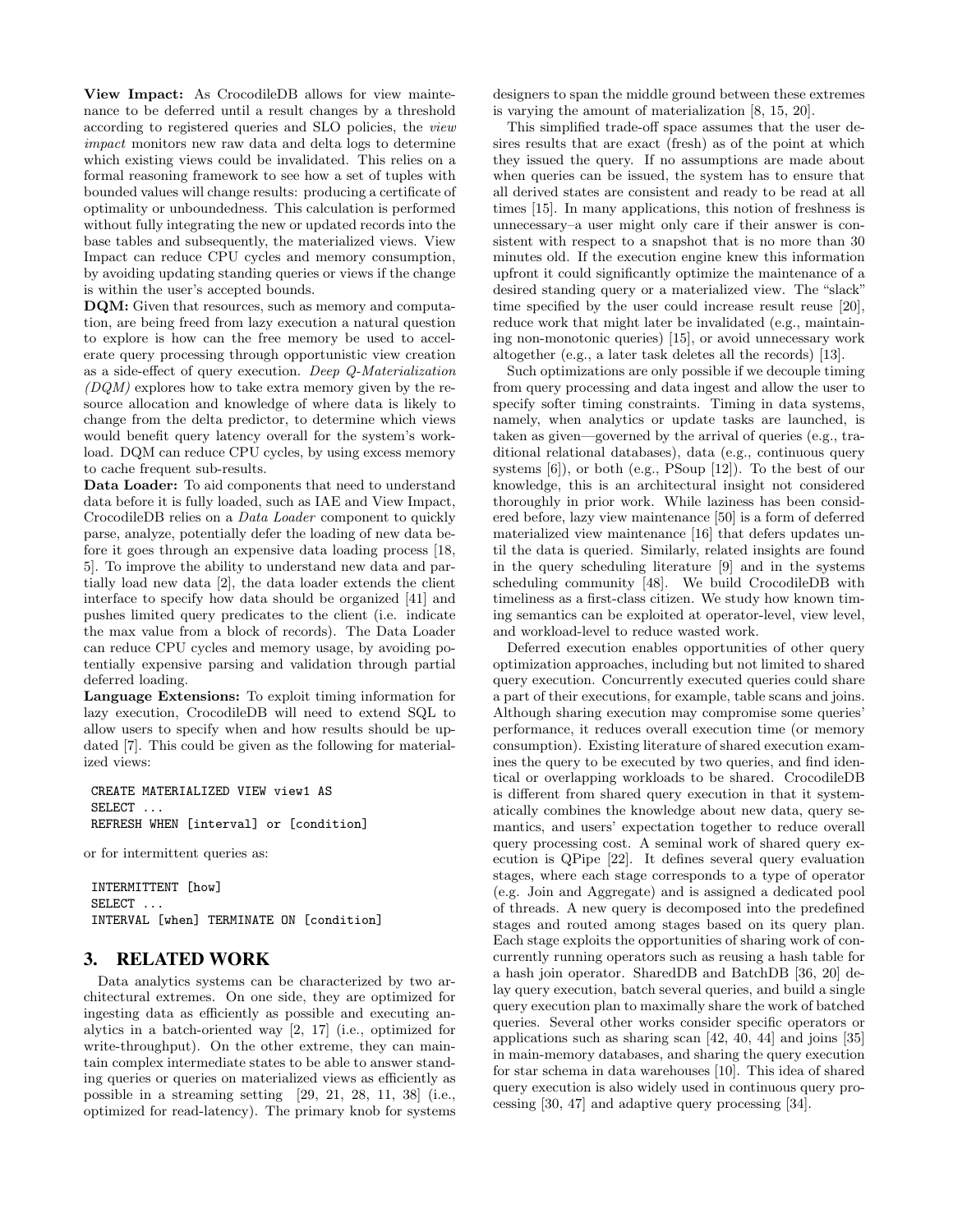# 4. CrocodileDB COMPONENTS

In this Section we outline key components for CrocodileDB. Preliminary reports on IQP and DQM are available for the interested reader [45, 33].

## 4.1 Intermittent Query Processing

Query evaluation generates intermediate states, such as hash tables or materialized relations. A critical question is whether a database should keep these states if the underlying data will change. Conventional databases optimized for faster data ingestion tend to keep and maintain all states to quickly update a result. Those optimized for lower resource consumption (and less frequent result refreshes) discard all states after execution. Either way, if the data does not change in the frequency that the database expects, the system could either waste resources (e.g. memory for keeping states) or time (e.g. rebuilding states). We propose a new paradigm Intermittent Query Processing (IQP), where predictable data arrival are exploited for opportunities with database engine designs.

The core of our IQP prototype is *Delta-oriented intermediate state selection (DISS)* that selectively keeps a subset of intermediate states within a memory budget for accelerating data ingestion and query result refreshment based on a predictive model of future data [45]. DISS considers three types of intermediate states according to the query plan that initially processes the data: 1) states that are generated and materialized (temporarily) in the query plan; 2) states that are generated, but not materialized in the query plan (e.g. output tuples for pipeline operators); 3) states that are not generated by the query plan. All intermediate states incur a space (memory) cost for materialization, and the latter two types of states incur an additional computation cost of materializing or generating them. We build a dynamic programming algorithm to holistically consider which states to keep/materialize/build. Its optimization goal is to minimize the (expected) time of incorporating new data plus the time of materializing new states under a given memory budget.

We implement an initial DISS prototype on PostgreSQL, and compare it with two approaches: ReBatch that does not keep intermediate state and recompute all the time, and DBToaster that eagerly maintain intermediate states. We port DBToaster's plan on PostgreSQL and denote it as DBT-PG. We use the join ordering benchmark (JOB) [32]. that includes 21 IMDB tables (4.3 GB data in total) and 33 queries that involve from 4-way to 16-way join. Our experiments assume that 99% of data is present in the first execution and 1% of data is the "delta". If a query cannot finish within 500s, we mark it as DNF. Here, we assume the memory budget is sufficient for all systems.

Figure 2 shows the total processing time, and that DISS is faster than ReBatch and DBT-PG. We also report the memory consumption ratio between DBT-PG and DISS in Figure 3. It shows that DISS consumes much less memory than DBT-PG. For future work on IQP, we plan to explore how to shrink memory budgets over time as the predicted delta size shrinks, how to allocate memory resources across multiple queries, and how to re-optimize a query plan (i.e. different join orders) for quickly processing deltas.

#### 4.2 Incremental Aware Execution

For CrocodileDB to efficiently defer execution of queries, it is critical to understand how incrementable a query is. As certain queries are more amenable to incremental computation, the system could efficiently start refreshing a result before it is needed [49]. For example consider the following two queries (1) select sum(val) where val  $> 10$ , and (2) select sum(val) where val  $>$  avg(val). The first query is highly incrementable, and as soon as new records are received they can be integrated to the result without much maintenance. However, for the second query if new records are expected, working on the query early may result in wasted work as new records can change  $avg(va1)$ , invalidating prior records in the result or requiring new tuples to be added. We informally define incrementability as how much of the work that could currently be done, will likely contribute to the final result. To demonstrate how incrementability impacts performance consider the results in Figure 4. We divide a TPC-H dataset into a different number of batches, incrementally execute them, and report the ratio between the total execution time of different number of batches and the time of executing the full dataset as one batch. Here we use a modified version of Spark that eliminates the start-up costs of each incremental execution. As Figure 4 shows, if the ratio is close to 1, it means the query is incrementable, and we prefer to execute this query more eagerly. Otherwise, increasing the number of executions introduces a much higher total execution time (e.g. Q15).

This component will build a cost model to understand how incremental a query actually is [3, 23]. Here, given a query, it will capture what the trade-offs are for batch computation and incremental computation. With this understanding, we will then explore how to integrate the delta predictions to augment this incremental model. This will allow the system to make decisions about how to process a delta (e.g. delay until the batch is complete, one tuple at a time, or start at some point in the interval). This requires understanding how inserts, updates, and deletes to base tables will impact a query's execution. This opens interesting questions on how to optimize queries that are not amenable for incremental execution. We plan to also explore how to improve query execution by exploiting knowledge of how amenable it is for incremental execution [49].

#### 4.3 View Impact: Accuracy-based Specs

CrocodileDB decouples the scheduling of update and query tasks from data arrivals or query arrival. So far, we have discussed this tolerance in terms of temporal conditions, e.g., a query result based on a snapshot that is no more than 30 minutes old. An intriguing extension is to consider accuracy-based specifications, where updates are processed only if they significantly impact a standing query.

CrocodileDB contains a framework to estimate how aggregates queries could change given buffered delta data. This estimation is only useful if computing change estimate is significantly cheaper than actually running the query itself. While sampling has been previously used to estimate changes in materialized views [31], we believe that the probabilistic nature of sampling guarantees makes it challenging to operationalize. For nightly updates to a database, a sampled estimate would expect to exceed a 3 standard deviation confidence interval once a year. We would like hard guarantees based on coarse-grained statistics collected from the delta data.

We propose an axiomatic method for summarizing relational data called a Predicate Constraint (pc). A pc models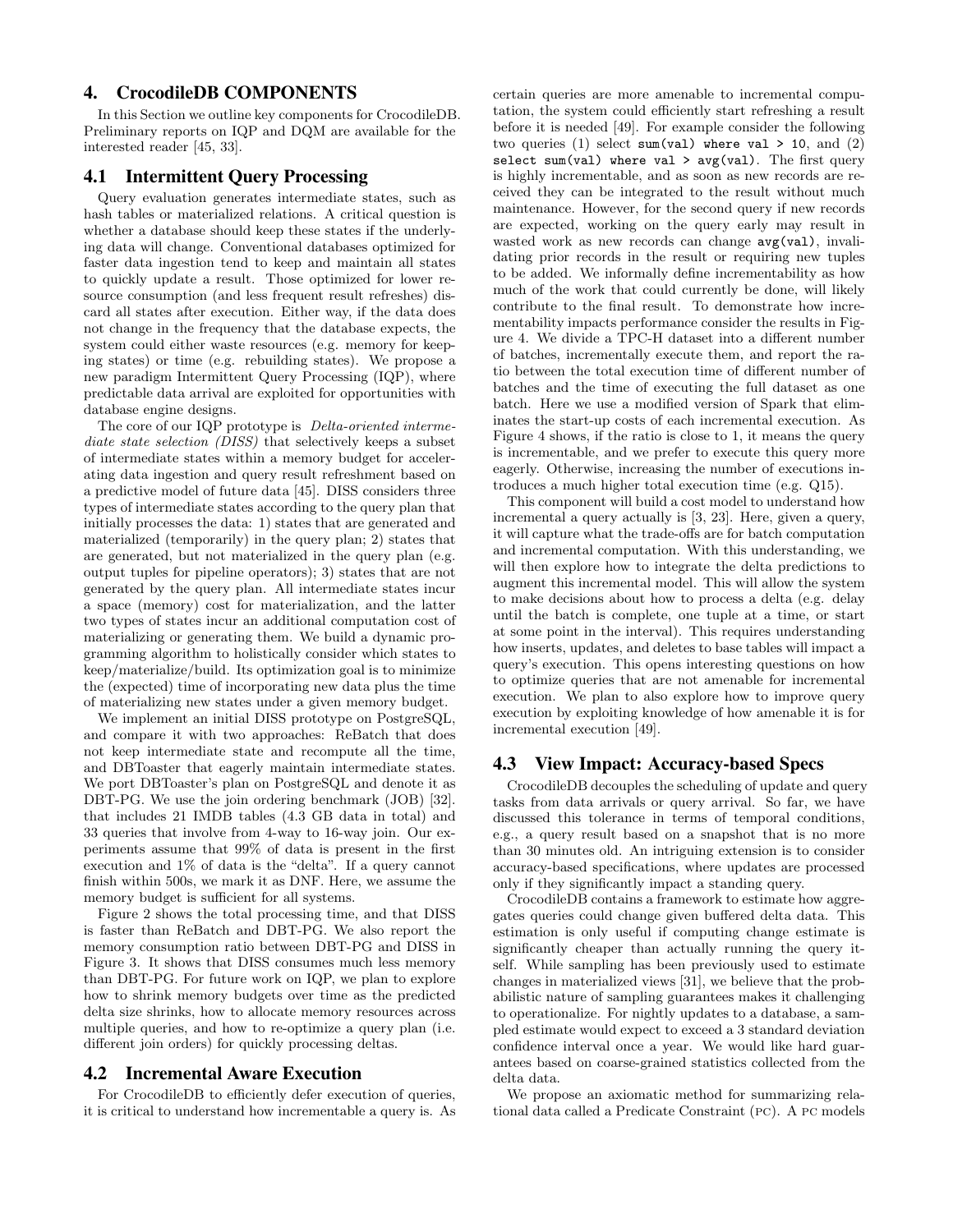



1x

Q1 Q2 Q3 Q4 Q5 Q6 Q7 Q8 Q9 Q10 Q11 Q12 Q13 Q14 Q15 Q16 Q17 Q18 Q19 Q20 Q21 Q22 Q23 Q24 Q25 Q26 Q27 Q28 Q29 Q30 Q31 Q32 Q33

Figure 3: Relative memory consumption between DBT-PG and DISS on the join order benchmark.



25x

Figure 4: Evaluating the impact of incrementability on selected TPC-H queries on a modified Spark.

"what" happens at "'where". Each pc contains two parts: a *predicate* and a *constraint*. The predicate specifies a subdomain of data. It models "where". The constraint bounds a summarization of the change that may happen in this subdomain, or in other words, it models "what". This summarization may specify how many tuples will change at most, and the magnitude of the change on attributes. We generate sets of such constraints to summarize a delta table. If a potential change, for example a missing tuple, satisfies multiple predicates, it is under multiple corresponding constraints. We estimate the potential impact on the query result when the change of data conforms to a set of pcs.

It is important to note, that our objective is not to build the most expressive language to represent uncertain data but rather one that we can pragmatically use to bound error in aggregate queries. pcs are more expressive in terms of representing the multiplicity of tuples than classical missingdata representations (c-tables [25] and m-tables [43]), but less expressive in terms of representing possible values that unprocessed data could take.

We estimate the impact by annotating each relation with a set of pcs, and propagate the set through relational operators. Once the base tables are evaluated to the final relation, we use its associated pc set to derive an estimation of the impact. The end-user may manually specify pcs using domain knowledge. Or, the system could also automatically generate pcs by analyzing the delta data.

## 4.4 DQM: Opportunistic Caching

If a system has knowledge about future updates and knows that its data is static during those intervals, it can change its query processing to share computation by persisting common subqueries since it knows they will not require maintenance until the next ETL cycle. Materialized views have the potential to greatly increase the performance of queries but it is often challenging to decide when and what view to materialize especially under constraints like limited storage. In CrocodileDB, we use deep reinforcement learning to learn adaptive view materialization and eviction policies in an opportunistic manner [33]. This means that intermediate results are cached as an artifact of execution. Opportunism couples view creation with query execution, where it might be beneficial to force a sub-optimal query plan that generates an intermediate result that is useful for future query processing—and this is what makes this optimizer different from standard view recommendation [27, 26, 4].



Figure 5: We compare DQM to different baselines on 3 workloads. Even including learning time, DQM outperforms or performs competitively with the best baselines on different workloads.

The system is fully adaptive and learns an effective view selection policy with an asynchronous RL algorithm that runs paired counter-factual experiments during system idle times. The optimizer contains four major components: 1) a view candidate miner that analyzes the past queries and generate possible view candidates for selection, 2) a reinforcement learning model that factors in the current system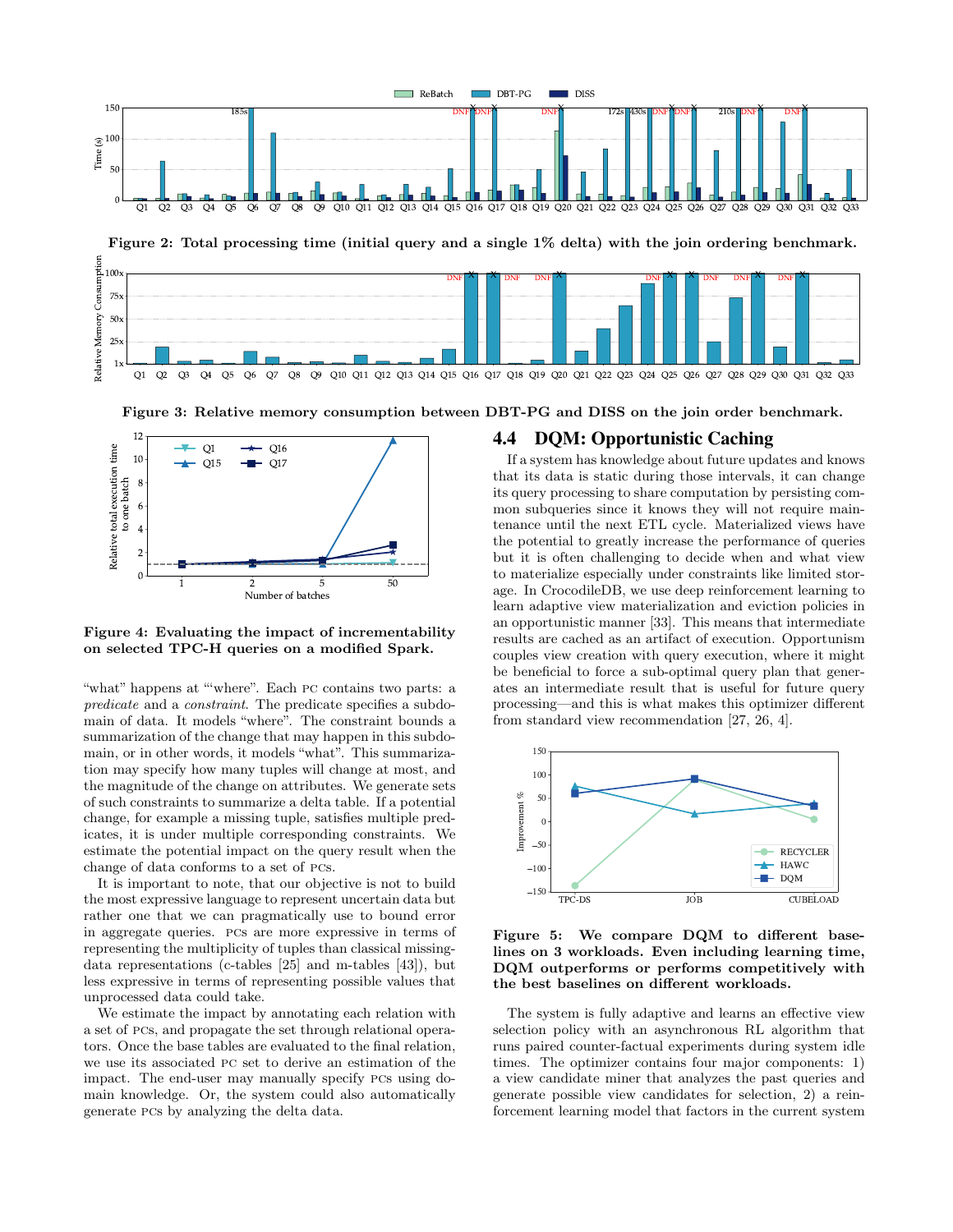| Relevant Attrs | Full $(s)$ | Partial (s) | $Part+Split(s)$ |
|----------------|------------|-------------|-----------------|
| 2/9            | 91.697     | 44.323      | 24.836          |
| 3/9            | 94.444     | 49.302      | 31.302          |
| 6/9            | 94.784     | 55.155      | 46.132          |

Table 1: Ingesting JSON data is expensive due to parsing and the client can reorder fields or provide splitting hints to make parsing more efficient. We consider 3 data loading scenarios with a varied number of relevant attributes and how different client optimizations can improve loading.

state, the past queries, the feedback of previous decisions and learns to decide which view to be materialized at the current time-step, 3) a credit-based eviction policy that decides which view should be evicted when there is no storage for new views and 4) a query re-writer that re-writes query with materialized views.

We evaluate the optimizer, which we call DQM, with workloads of different characteristics generated based on the Join Order Benchmark (JOB), TPC-DS and CUBELOAD, which simulates real-life usage of OLAP systems. We generated a query workload from the templates in these benchmarks by perturbing the templates with different filters and skewing their frequencies. We also compare DQM with the two state-of-the-art baselines: HAWC [39] and RECYCLER [37]. Figure 5 shows the improvement of each baseline over the cost of original workloads without using views. Overall, from a performance perspective, our experiment results show that DQM outperforms or performs competitively with the best baselines on different workloads even with learning overhead included. The micro-benchmark experiment results also suggest DQM is adaptive, robust and effective in different situations. In our future work, we plan to further improve DQM to work in a more complicated environment, for example, a system with multiple users.

#### 4.5 Data Loading

Data loading is an expensive process due to parsing, validations, integrity checking, and data structure maintenance. To minimize this cost, prior projects explored hardware accelerators [18], minimizing data loading [2], and working directly on the raw data [5]. By borrowing from ideas in client interface redesign [41], CrocodileDB will explore adaptive transport formats to make partial data loading faster, where prior work relied on required attribute splitting for an entire record [2].

These projects influence CrocodileDB to include a lightweight and just-in-time data loading. Table 1 (Full) illustrates query plus loading times for loading JSON data into a Parquet file and then querying it. Table 1 (Partial) show that if the CrocodileDB knows that only certain attributes will be read, it can greatly save on parsing ( $\sim$  50%). Queries on a database, in general, have to wait until all the tuples are loaded for their results to be complete. If we had timing requirements on different queries, we could opt to load attributes relevant to one query first and defer the others to a later point in time. Furthermore, there are opportunities to further optimize loading if the client can do some processing work. We see that with the client information we can greatly reduce the time of parsing JSON if the client can reorder fields or provide information about splitting attributes.

# 5. CONCLUSION

We introduce CrocodileDB as a new system to exploit timing information to trade-off resource consumption and latency when possible. CrocodileDB proposes new execution and view maintenance policies that rely on policy and planner components to make informed decisions. The trade-offs in this system open up several exciting research directions.

#### 6. REFERENCES

[1] Internet of things.

https://www.gartner.com/en/informationtechnology/insights/internet-of-things, 2019.

- [2] A. Abouzied, D. J. Abadi, and A. Silberschatz. Invisible loading: access-driven data transfer from raw files into database systems. In *EDBT*, pages 1–10. ACM, 2013.
- [3] B. Adelberg, H. Garcia-Molina, and B. Kao. Applying update streams in a soft real-time database system. 24(2):245–256, 1995.
- [4] S. Agrawal, S. Chaudhuri, and V. R. Narasayya. Automated selection of materialized views and indexes in SQL databases. In *VLDB*, pages 496–505, 2000.
- [5] I. Alagiannis, R. Borovica, M. Branco, S. Idreos, and A. Ailamaki. NoDB: efficient query execution on raw data files. In *SIGMOD*, pages 241–252.
- [6] S. Babu and J. Widom. Continuous queries over data streams. *ACM Sigmod Record*, 30(3):109–120, 2001.
- [7] E. Begoli, T. Akidau, F. Hueske, J. Hyde, K. Knight, and K. Knowles. One sql to rule them all-an efficient and syntactically idiomatic approach to management of streams and tables. In *sigmod*, pages 1757–1772. ACM, 2019.
- [8] D. Borthakur et al. Apache hadoop goes realtime at facebook. In *SIGMOD*, pages 1071–1080. ACM, 2011.
- [9] L. Bouganim, F. Fabret, C. Mohan, and P. Valduriez. Dynamic query scheduling in data integration systems. In *ICDE '00*, pages 425–434, 2000.
- [10] G. Candea, N. Polyzotis, and R. Vingralek. A scalable, predictable join operator for highly concurrent data warehouses. *PVLDB*, 2(1):277–288, 2009.
- [11] P. Carbone, A. Katsifodimos, S. Ewen, V. Markl, S. Haridi, and K. Tzoumas. Apache flink: Stream and batch processing in a single engine. *TCDE Bulletin*, 36(4), 2015.
- [12] S. Chandrasekaran and M. J. Franklin. Psoup: a system for streaming queries over streaming data. In *VLDB*, pages 140–156, 2003.
- [13] A. Cheung, S. Madden, and A. Solar-Lezama. Sloth: Being lazy is a virtue (when issuing database queries). *TODS*, 2016.
- [14] A. A. Chien and V. Karamcheti. Moore's law: The first ending and a new beginning. *Computer*, 46(12):48–53, 2013.
- [15] R. Chirkova and J. Yang. Materialized views. *Foundations and Trends in Databases*, 4(4):295–405, 2012.
- [16] L. S. Colby, T. Griffin, L. Libkin, I. S. Mumick, and H. Trickey. Algorithms for deferred view maintenance. In *SIGMOD*, pages 469–480, 1996.
- [17] C. Doulkeridis and K. N $\oslash$ rvåg. A survey of large-scale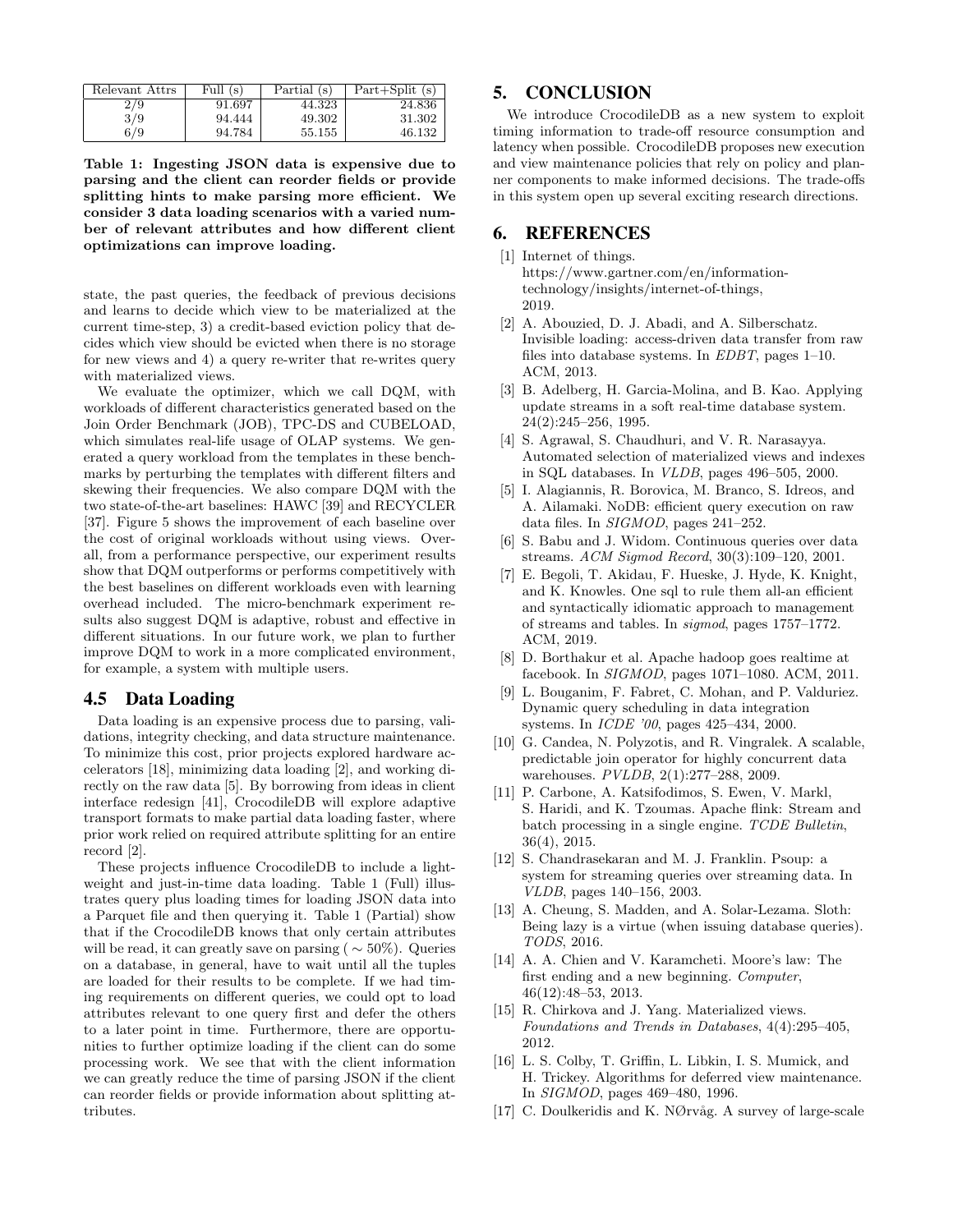analytical query processing in mapreduce. *VLDB Journal*, 23(3):355–380, 2014.

- [18] Y. Fang, C. Zou, A. J. Elmore, and A. A. Chien. UDP: a programmable accelerator for extract-transform-load workloads and more. In *MICRO*, pages 55–68, 2017.
- [19] C. Garrod, A. Manjhi, A. Ailamaki, B. Maggs, T. Mowry, C. Olston, and A. Tomasic. Scalable query result caching for web applications. *PVLDB*, 1(1):550–561, 2008.
- [20] G. Giannikis, G. Alonso, and D. Kossmann. Shareddb: killing one thousand queries with one stone. *PVLDB*, 5(6):526–537, 2012.
- [21] J. Gjengset, M. Schwarzkopf, J. Behrens, L. T. Araújo, M. Ek, E. Kohler, M. F. Kaashoek, and R. Morris. Noria: dynamic, partially-stateful data-flow for high-performance web applications. In *OSDI*, pages 213–231, 2018.
- [22] S. Harizopoulos, V. Shkapenyuk, and A. Ailamaki. Qpipe: A simultaneously pipelined relational query engine. In *Proceedings of the ACM SIGMOD International Conference on Management of Data, Baltimore, Maryland, USA, June 14-16, 2005*, pages 383–394, 2005.
- [23] H. He, J. Xie, J. Yang, and H. Yu. Asymmetric batch incremental view maintenance. In *ICDE*, pages 106–117, 2005.
- [24] J. M. Hellerstein, J. Faleiro, J. E. Gonzalez, J. Schleier-Smith, V. Sreekanti, A. Tumanov, and C. Wu. Serverless computing: One step forward, two steps back. *arXiv preprint arXiv:1812.03651*, 2018.
- [25] T. Imieliński and W. Lipski Jr. Incomplete information in relational databases. In *Readings in Artificial Intelligence and Databases*, pages 342–360. Elsevier, 1989.
- [26] A. Jindal, K. Karanasos, S. Rao, and H. Patel. Selecting subexpressions to materialize at datacenter scale. *PVLDB*, 11(7):800–812, 2018.
- [27] A. Jindal, S. Qiao, H. Patel, Z. Yin, J. Di, M. Bag, M. Friedman, Y. Lin, K. Karanasos, and S. Rao. Computation reuse in analytics job service at microsoft. In *SIGMOD*, pages 191–203, 2018.
- [28] J. Karimov, T. Rabl, A. Katsifodimos, R. Samarev, H. Heiskanen, and V. Markl. Benchmarking distributed stream data processing systems. In *ICDE*, pages 1507–1518, 2018.
- [29] O. A. Kennedy, Y. Ahmad, and C. Koch. Agile views in a dynamic data management system. In *CIDR '11*, number CONF, pages 284–295, 2011.
- [30] S. Krishnamurthy, C. Wu, and M. J. Franklin. On-the-fly sharing for streamed aggregation. In *Proceedings of the ACM SIGMOD International Conference on Management of Data, Chicago, Illinois, USA, June 27-29, 2006*, pages 623–634, 2006.
- [31] S. Krishnan, J. Wang, M. J. Franklin, K. Goldberg, and T. Kraska. Stale view cleaning: Getting fresh answers from stale materialized views. *PVLDB*, 8(12):1370–1381, 2015.
- [32] V. Leis, A. Gubichev, A. Mirchev, P. A. Boncz, A. Kemper, and T. Neumann. How good are query optimizers, really? *PVLDB*, 2015.
- [33] X. Liang, A. J. Elmore, and S. Krishnan.

Opportunistic view materialization with deep reinforcement learning. *arXiv preprint arXiv:1903.01363*, 2019.

- [34] S. Madden, M. A. Shah, J. M. Hellerstein, and V. Raman. Continuously adaptive continuous queries over streams. In *Proceedings of the 2002 ACM SIGMOD International Conference on Management of Data, Madison, Wisconsin, USA, June 3-6, 2002*, pages 49–60, 2002.
- [35] D. Makreshanski, G. Giannikis, G. Alonso, and D. Kossmann. Mqjoin: Efficient shared execution of main-memory joins. *PVLDB*, 9(6):480–491, 2016.
- [36] D. Makreshanski, J. Giceva, C. Barthels, and G. Alonso. Batchdb: Efficient isolated execution of hybrid OLTP+OLAP workloads for interactive applications. In *Proceedings of the 2017 ACM International Conference on Management of Data, SIGMOD Conference 2017, Chicago, IL, USA, May 14-19, 2017*, pages 37–50, 2017.
- [37] F. Nagel, P. Boncz, and S. D. Viglas. Recycling in pipelined query evaluation. In *ICDE '13*, pages 338–349, April 2013.
- [38] S. A. Noghabi, K. Paramasivam, Y. Pan, N. Ramesh, J. Bringhurst, I. Gupta, and R. H. Campbell. Samza: stateful scalable stream processing at linkedin. *PVLDB*, 10(12):1634–1645, 2017.
- [39] L. L. Perez and C. M. Jermaine. History-aware query optimization with materialized intermediate views. In *ICDE '14*, pages 520–531, 2014.
- [40] L. Qiao, V. Raman, F. Reiss, P. J. Haas, and G. M. Lohman. Main-memory scan sharing for multi-core cpus. *PVLDB*, 1(1):610–621, 2008.
- [41] M. Raasveldt and H. Mühleisen. Don't hold my data hostage: a case for client protocol redesign. *VLDB*, pages 1022–1033, 2017.
- [42] V. Raman, G. Swart, L. Qiao, F. Reiss, V. Dialani, D. Kossmann, I. Narang, and R. Sidle. Constant-time query processing. In *Proceedings of the 24th International Conference on Data Engineering, ICDE 2008, April 7-12, 2008, Canc´un, Mexico*, pages 60–69, 2008.
- [43] B. Sundarmurthy, P. Koutris, W. Lang, J. Naughton, and V. Tannen. m-tables: Representing Missing Data. In M. Benedikt and G. Orsi, editors, *ICDT*, volume 68, pages 21:1–21:20, Dagstuhl, Germany, 2017. Schloss Dagstuhl–Leibniz-Zentrum fuer Informatik.
- [44] M. Switakowski, P. A. Boncz, and M. Zukowski. From cooperative scans to predictive buffer management. *PVLDB*, 5(12):1759–1770, 2012.
- [45] D. Tang, Z. Shang, A. J. Elmore, S. Krishnan, and M. J. Franklin. Intermittent Query Processing. *PVLDB*, pages 1427–1441, 2019.
- [46] A. Verbitski et al. Amazon Aurora: Design considerations for high throughput cloud-native relational databases. In *SIGMOD*, pages 1041–1052. ACM, 2017.
- [47] S. Wang, E. A. Rundensteiner, S. Ganguly, and S. Bhatnagar. State-slice: New paradigm of multi-query optimization of window-based stream queries. In *Proceedings of the 32nd International Conference on Very Large Data Bases, Seoul, Korea, September 12-15, 2006*, pages 619–630, 2006.